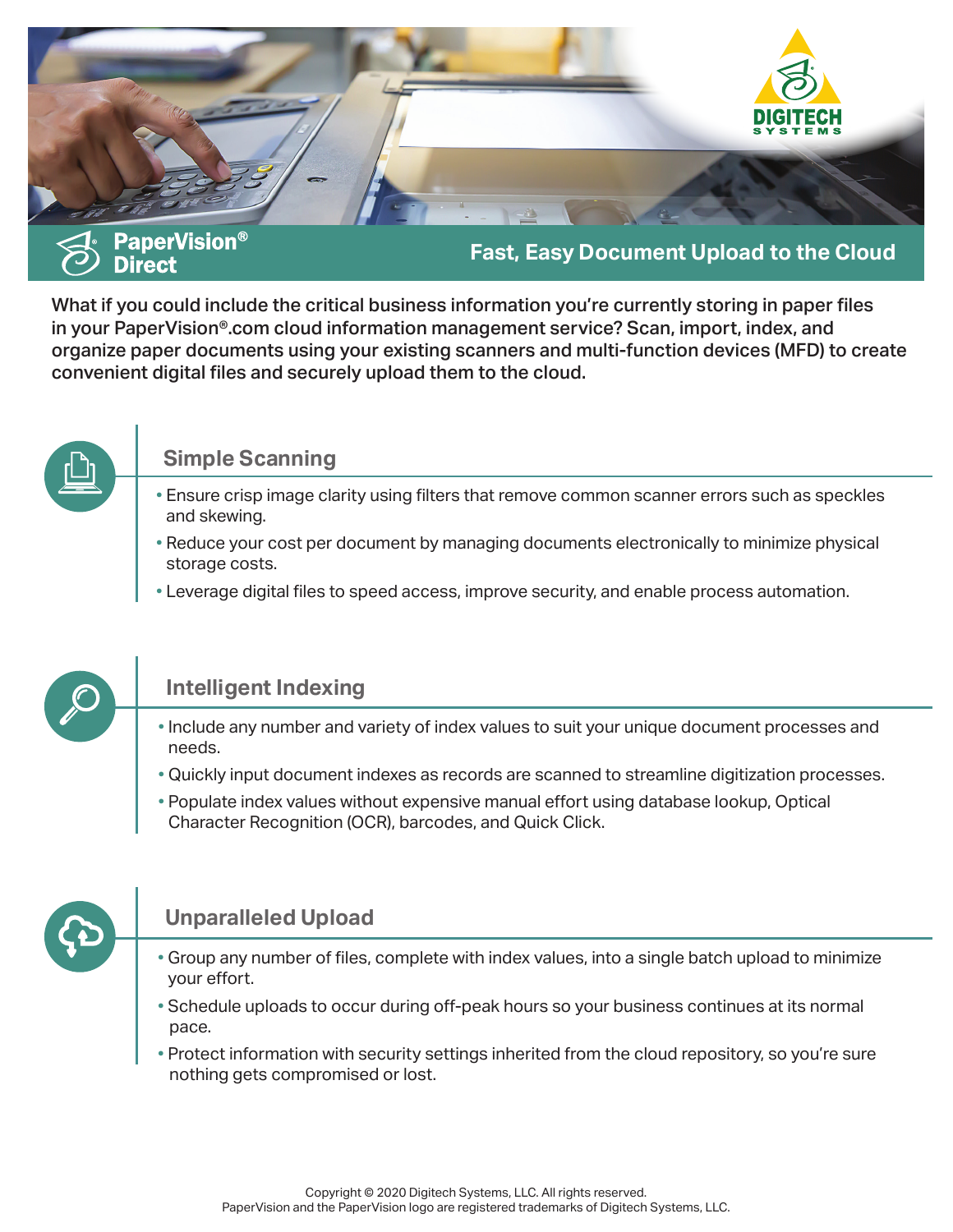

Start scanning documents right at your desk! Turn any vulnerable paper document into a useful digital file that can be securely managed in your PaperVision.com cloud service.



## **Save Money on Scanning**

Get rid of pesky paper! Start scanning everything right from your desktop. PaperVision Direct works with virtually any scanner or MFD, meaning you'll save money on hardware and document storage and security.



### **Eliminate Manual Indexing**

Stop wasting time on manual data entry! Create indexes automatically by matching data with an existing database or file, using barcode and OCR, or using Quick Click to simply click on the words you need in the scanned document. It doesn't get any easier!



## **Upload Quickly and Effectively**

Automate document upload directly to your cloud service, PaperVision.com. You can send batches of files, and you can setup automation services to upload outside normal business hours, so you save time.

### **Automate Document Processes**

From indexing to upload, PaperVision Direct is packed with features that help you automatically complete document tasks. You'll be surprised by how much time and money you can save.



#### **Improve Document Security**

Paper records can be compromised by wandering eyes or prying fingers as they're used around your office. Improve document security instantly by converting to digital, and locking information down the moment it crosses the scanner.



### **Work with the World's Most Trusted Cloud Service**

When you choose PaperVision.com to store your digital files, you'll rely on more than twenty years of cloud expertise. You can rest easy trusting that your information is available when you need it, accessible from virtually any device or location, and always secure.

**For a complete product listing and technical information, please visit: www.PaperVision.com or call toll free 866.374.3569.**

Copyright © 2020 Digitech Systems, LLC. All rights reserved. PaperVision and the PaperVision logo are registered trademarks of Digitech Systems, LLC. Microsoft and Windows are registered trademarks of Microsoft Corporation in the US and other countries.